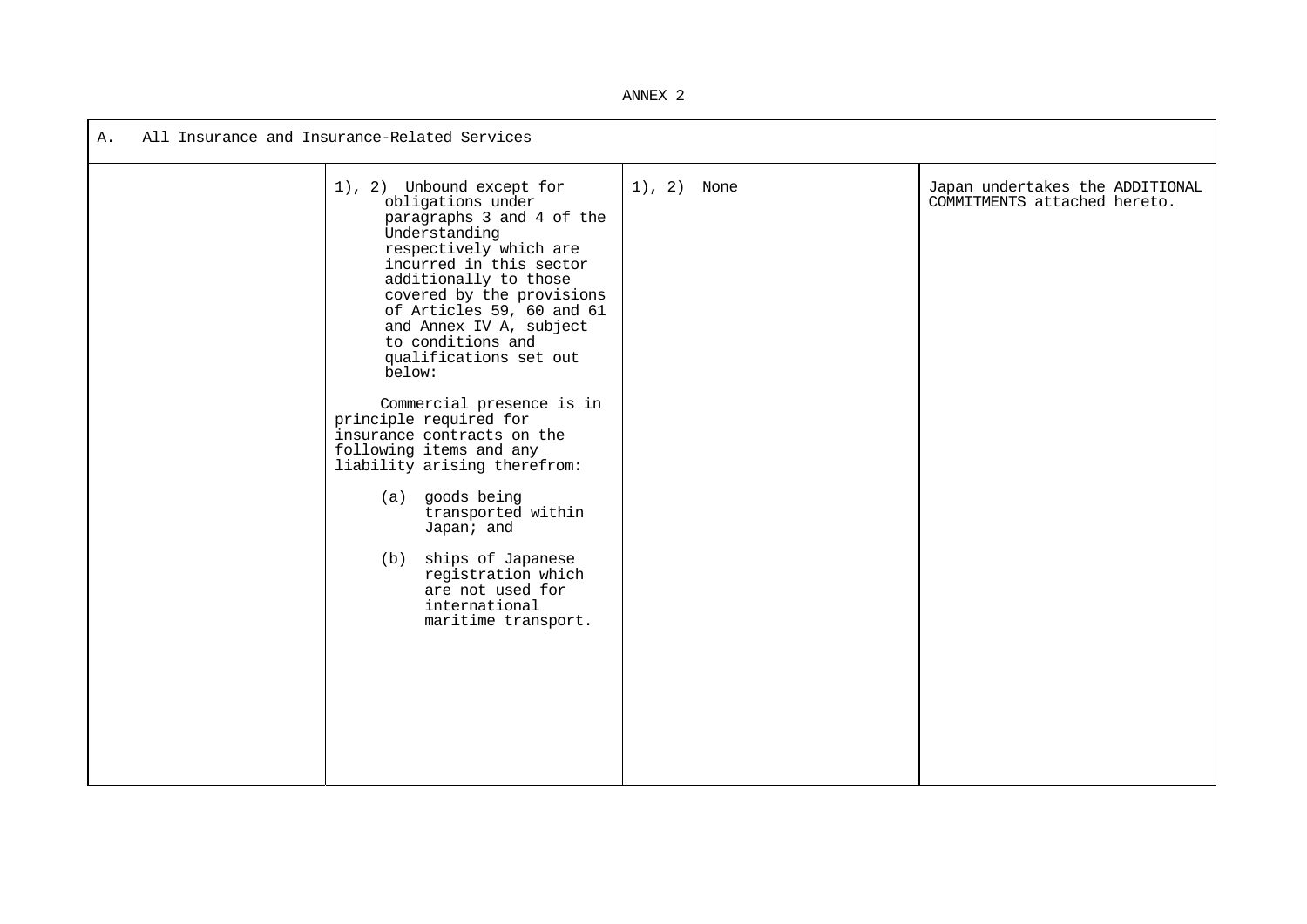| 60 per cent of the amounts<br>of reinsurance on compulsory<br>automobile third party<br>liability insurance is subject<br>to compulsory coverage by the<br>government. This restriction<br>will not apply after April<br>2002, though reinsurance for<br>such insurance contracted by<br>the end of March 2002 remains<br>effective.             |                                                                           |  |
|--------------------------------------------------------------------------------------------------------------------------------------------------------------------------------------------------------------------------------------------------------------------------------------------------------------------------------------------------|---------------------------------------------------------------------------|--|
| 3)<br>60 per cent of the amounts<br>of reinsurance on<br>compulsory automobile<br>third party liability<br>insurance is subject to<br>compulsory coverage by<br>the government. This<br>restriction will not<br>apply after April 2002,<br>though reinsurance for<br>such insurance contracted<br>by the end of March 2002<br>remains effective. | 3)<br>None except as indicated<br>in HORIZONTAL COMMITMENTS               |  |
| Insurance intermediation<br>services are not allowed to be<br>supplied for insurance<br>contracts made by an insurance<br>service supplier who is not<br>licensed in Japan.                                                                                                                                                                      |                                                                           |  |
| Unbound except as<br>4)<br>indicated in HORIZONTAL<br>COMMITMENTS                                                                                                                                                                                                                                                                                | 4)<br>Unbound except as<br>indicated in HORIZONTAL<br><b>COMMITTMENTS</b> |  |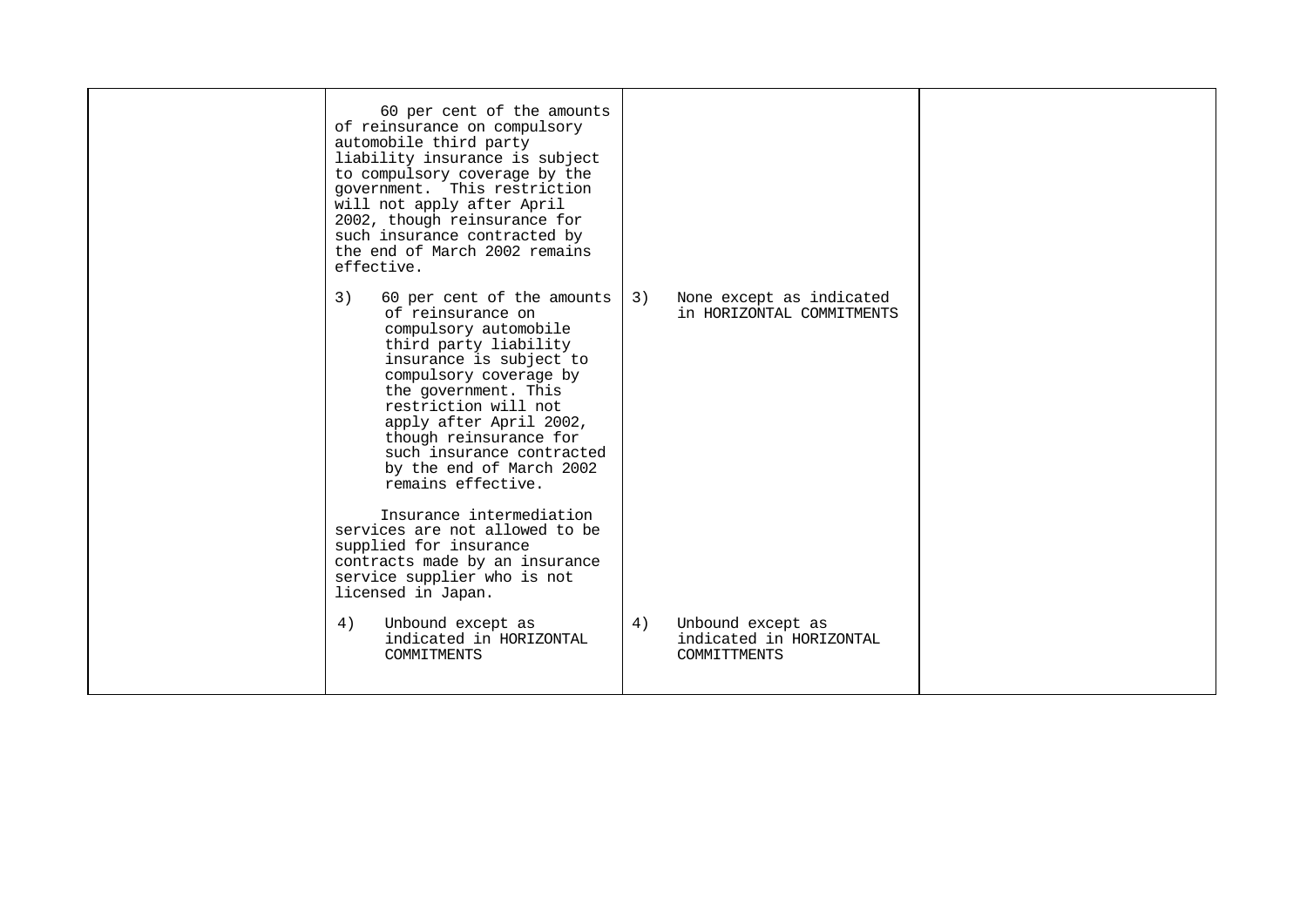| Β. |    | Banking and Other Financial Services (excluding Insurance and Insurance-Related Services)                                                                                                                                                                                                                                                                                                                                                                                                                                                                                                                                                                                                                                                                 |    |      |                                                                 |
|----|----|-----------------------------------------------------------------------------------------------------------------------------------------------------------------------------------------------------------------------------------------------------------------------------------------------------------------------------------------------------------------------------------------------------------------------------------------------------------------------------------------------------------------------------------------------------------------------------------------------------------------------------------------------------------------------------------------------------------------------------------------------------------|----|------|-----------------------------------------------------------------|
|    | 1) | Unbound except for:<br>(a) securities<br>transactions with<br>financial<br>institutions and<br>other entities in<br>Japan as prescribed<br>by relevant laws and<br>regulations of Japan;<br>(b) sales of a beneficiary<br>certificate of an<br>investment trust and<br>an investment<br>security, through<br>securities firms in<br>Japan <sup>20A</sup> ; and<br>(c) cross-border trade as<br>defined in paragraph<br>3 of the<br>Understanding, the<br>obligations of which<br>are incurred in this<br>sector additionally<br>to those covered by<br>the provisions of<br>Articles 59, 60 and<br>61 and Annex IV A<br>subject to the<br>condition that<br>commercial presence<br>is required for<br>discretionary<br>investment management<br>services. | 1) | None | Japan undertakes the ADDITIONAL<br>COMMITMENTS attached hereto. |

<span id="page-2-0"></span><sup>20A</sup> Solicitation must be conducted by securities firms in Japan.